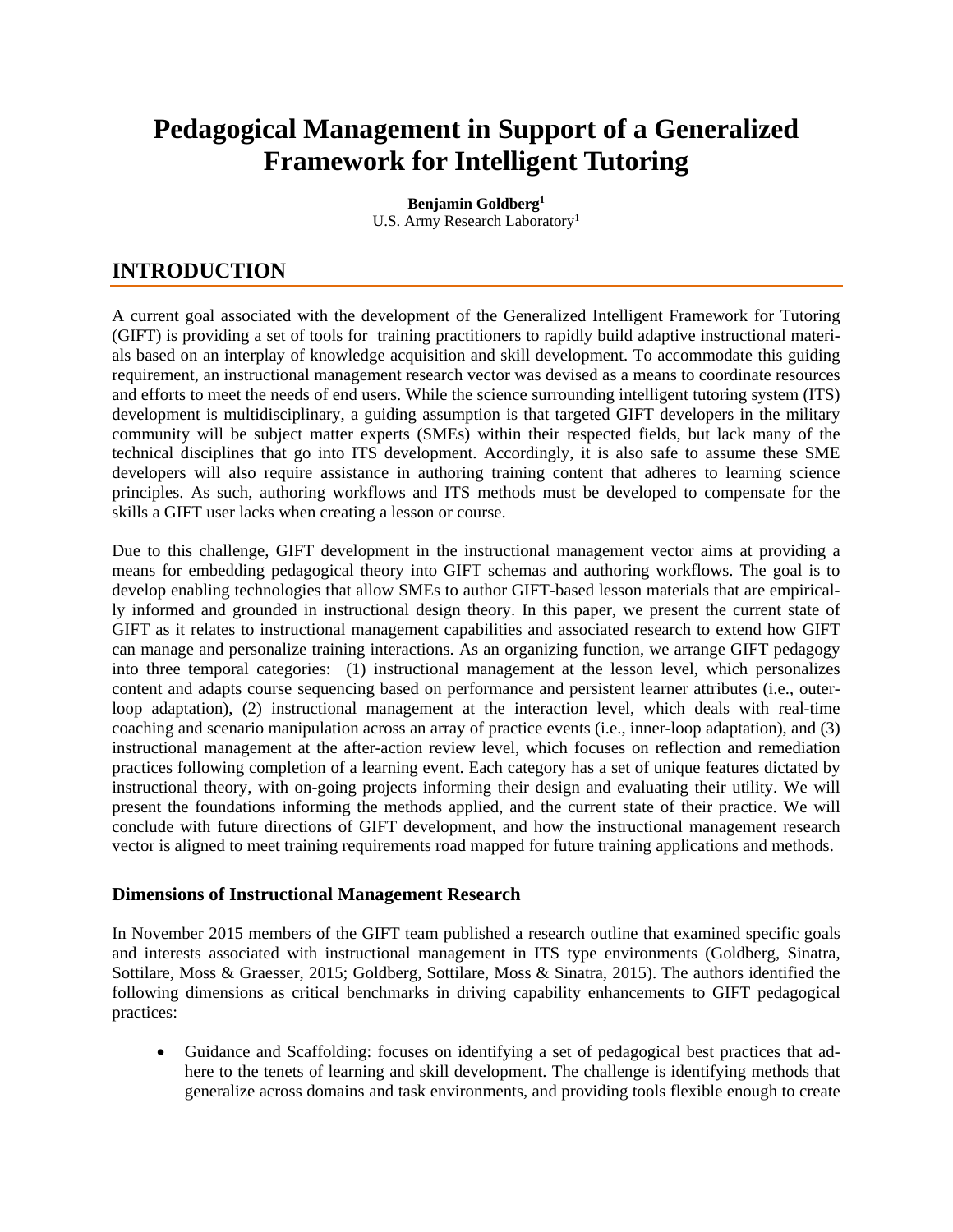scaffolding that can be represented in domain-agnostic terms. Current research aims at creating logic to manage timing, specificity, and modality determinations of intervention content at the individual level.

- Social Dynamics and Virtual Humans: focuses on the social component of learning, and building tools and methods that adhere to the social cognitive tenets of how individuals interact to instill knowledge and solve problems (Bandura, 1986; Vygotsky, 1978). From an adaptive instructional management standpoint, social dynamics is concerned with: (1) using technology to replicate interactive discourses common in learning and operational settings, (2) using technology to create realistic and reactive virtual humans as training elements in a simulation or scenario, and (3) using technology to create social networks for the purpose of supporting peer-topeer and collaborative learning opportunities.
- Metacognition and Self-Regulated Learning (SRL): focuses on instructional management practices that aim at building habits linked to successful regulation of learning practices and that promote metacognitive applications. This approach to instructional management varies from traditional guidance and scaffolding techniques as it focuses on behavior and application of strategy, rather than on task dependent performance. This research area is of interest as it is based around GIFT supporting SRL, and the efficacy of defining and modeling persistent metacognitive strategies that can be applied across domain applications. The goal is to embed instructional supports that promote situational awareness, and guide learners in planning, monitoring, and reflection based activities.
- Personalization (Occupational and Non-Cognitive Factors): focuses on the use of learner dependent information to personalize a training experience. This can involve personalizing content based on interests, with the goal of inducing a higher level of motivation when the context of a learning event is framed within a use case the learner cares about. In addition, the personalization dimension is also interested in identifying ways to automatically personalize training interactions based on occupational factors that are unique to their upcoming assignment or current job description. All of these instructional management practices require research to identify mechanisms for easily implementing personalization techniques, along with empirical evidence supporting their application for wide GIFT application.

The dimensions reviewed above provide a means for organizing and prioritizing efforts to enhance GIFT's current instructional management support. While the research outline mapped out desired endstate functions of GIFT, it is also important to capture the current state of practice, as those piece parts are the ultimate methods rolled out to the community at large. In the remainder of this paper, we identify GIFT's instructional management functions, and how they apply to future enhancements that aim to meet the goals of the overarching instructional management capability dimensions.

# **CURRENT PRACTICE OF INSTRUCTIONAL MANAGEMENT IN GIFT**

In the remainder of the paper, we present the current state of practice as it pertains to instructional management capabilities built within GIFT. Much of the projects over the past year have been influenced by the road mapping exercise captured in the research outline described above. GIFT pedagogy and instructional management will be described at three levels of interaction, each with a distinct set of adaptive options supported. These include: (1) the lesson level, (2) the interaction level, and (3) the afteraction level.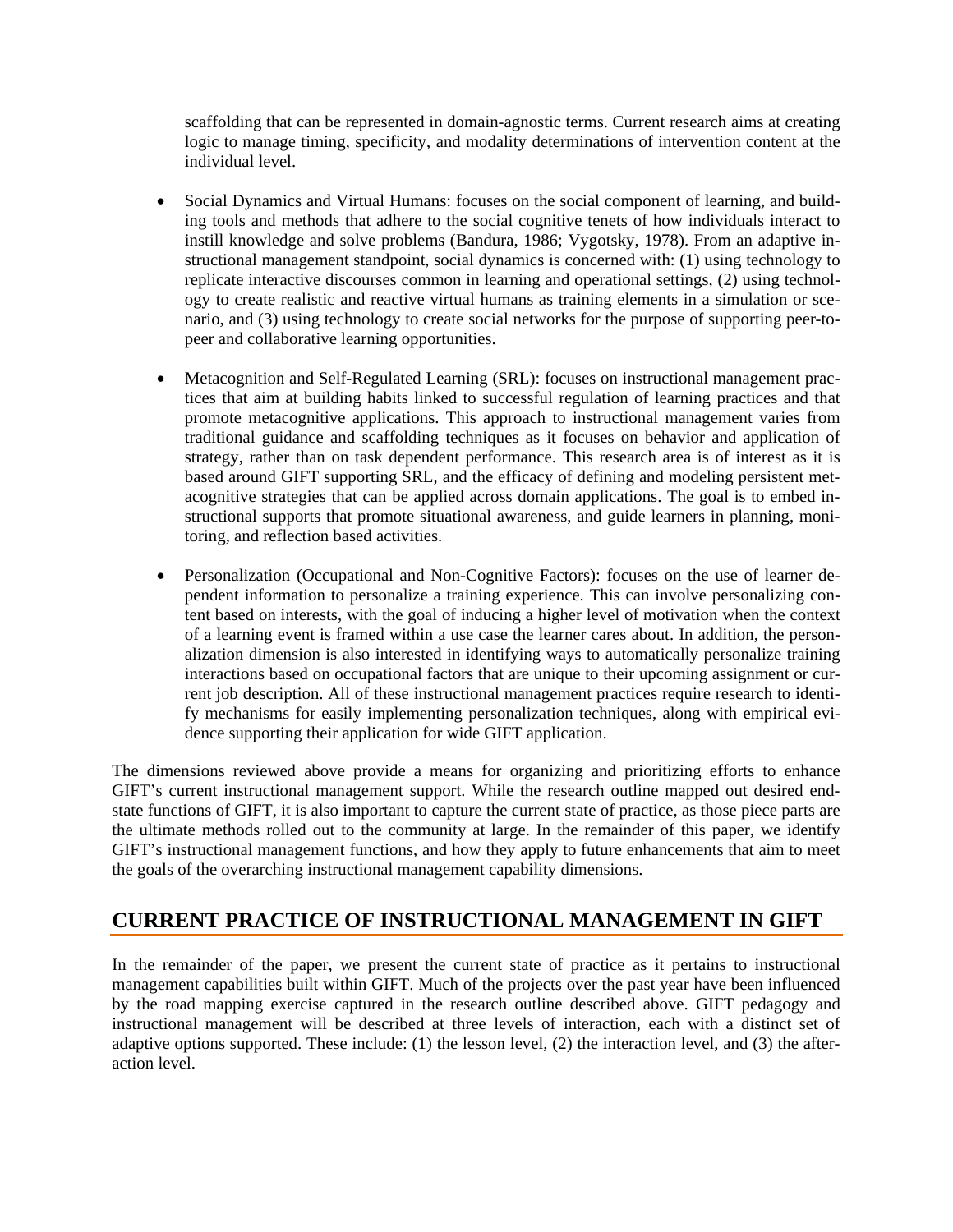#### **Instructional Management at the Lesson Level**

At the lesson level GIFT provides the tools to build a sequence of course objects that dictate the learner experience (see Figure 1). Course objects are designed to either inform the learner, collect information from the learner, or manage execution of content delivery and assessment across problem-sets and scenarios configured during the authoring process. From an instructional management standpoint, pedagogy at the lesson level focuses primarily on lesson sequencing and personalization. It manages adaptations at the macro outer-loop level, where models have been established that dictate what a learner will experience next based on an established learner model and performance data captured during prior interactions. The lesson level pedagogy logic is currently captured within GIFT's first generalized pedagogical model called the Engine for Management of Adaptive Pedagogy (EMAP).



**Figure 1. Current list of supported GIFT course objects**

#### *EMAP*

The EMAP is GIFT's first domain-independent pedagogical model informed by instructional theory, with much of the research and development documented over the years (Goldberg et al., 2012; Wang et al., 2013; Goldberg, Hoffman & Tarr, 2015). What the EMAP provides is a theoretical instructional design framework embedded in GIFT that guides the authoring and configuration of adaptive learning experiences. The EMAP is based on David Merrill's component display theory (CDT), with learning broken up into four primary categories: (1) presenting rules of a domain, (2) presenting examples of those rules applied, (3) asking the learner to recall information as it relates to the domain, and (4) allowing the learner to practice the application of those rules in a novel context for the purpose of skill development (see Figure 2).



**Figure 2. EMAP representation for a lesson teaching three overall concepts and all possible permutations based on variations in assessment outcomes**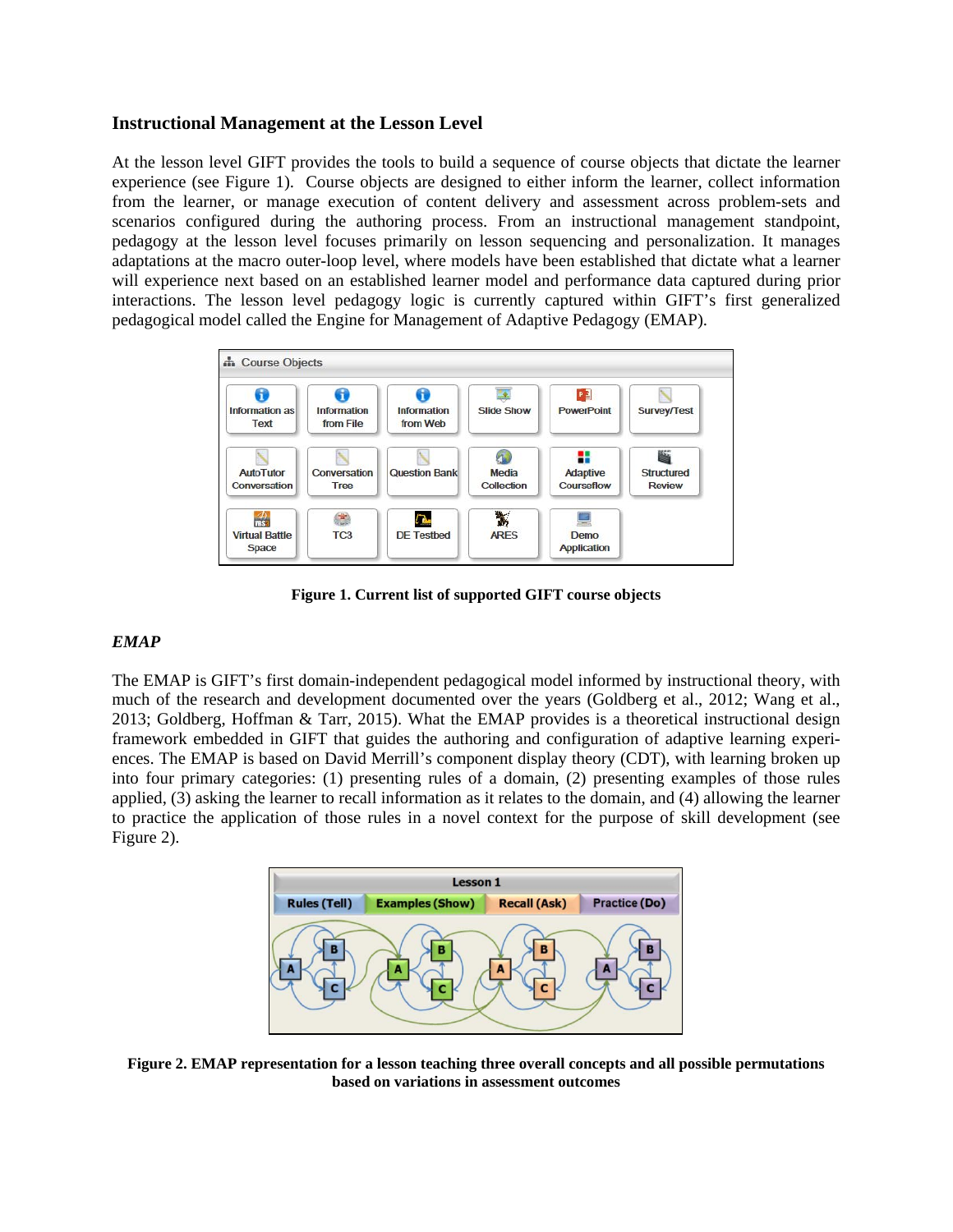These four categories are the building blocks of the Adaptive Courseflow GIFT course object. Each category is embedded within the object's schema, where an author configures the content, assessments, and practice events in each categorical bin. This includes loading in all relevant lesson content into the rules and examples bins, and establishing metadata tags for each file. The metadata tags are currently informed from IEEE's Learning Object Metadata (LOM) standard (Mitchell & Farha, 2007), and are used to describe what that associated piece of content covers and the type of materials established within (e.g., videos, figures, worked examples, etc.). GIFT has back end logic informed from a populated pedagogical configuration file that matches learner model attributes (e.g., prior knowledge, motivation, etc.) with metadata descriptors that associate with content, difficulty, and scaffolding type recommendations.

The resulting decision tree was created following the completion of a literature review that aimed to capture instructional management best practices that could be organized at a domain-independent level (Goldberg et al., 2012). A recognized limitation from the literature review was a lack of generalized findings across numerous studies. This is due in part to the nature in which instructional strategies are defined. Each generalized strategy must be contextualized into the domain and application context it will be delivered within, thus producing confounding factors for defining the specific characteristics associated with an investigated intervention. However, a substantial finding from this project was the recognition of four learner attributes found to account for consistent variance in performance outcomes across studies, including (1) prior knowledge/skill, (2) motivation, (3) self-regulatory ability, and (4) grit/perseverance (Wang et al., 2013). These variables served as the moderators to base the first EMAP instantiation around. Access the GIFT documentation for a complete breakdown of the EMAP and its underlying logic (https://gifttutoring.org/projects/gift/wiki/Engine\_For\_Management\_of\_Adaptive\_Pedagogy\_(eMAP)\_20 20-1).

A recognized limitation of the current EMAP is the deterministic nature in which the model was developed. The EMAP functions as a decision tree that maps learner traits and attributes with content descriptors through GIFT's pedagogical configuration file. The configuration file is referenced at runtime, with a content selection algorithm in place that identifies the best piece of content based on concept coverage and the most metadata matches based on a learners profile and available rule and example content. In addition, the remediation logic was also recognized as being rather simplistic, where it would select a new piece of content, if one existed, covering the concept not meeting assessment criteria in either the recall or practice phase of the EMAP interaction. In these instances, the remediation logic passes a learner back into the rule or example category where content is selected for presentation. This remediation approach assumes there is material designated to support an intervention and that the learner has the required understanding to use the new information to correct the misconceptions or impasses identified during assessment.

#### *EMAP Enhancements*

A current effort led by North Carolina State University and Intelligent Automation, Inc. is applying methods grounded in tutorial planning and reinforcement learning to extend the current state of the EMAP to support a stochastic modeling approach that introduces probabilistic reasoning in the selection of tutorial actions carried out by GIFT at the lesson level. The approach incorporates embedding a learning activity framework put forth by Chi (2009) that differentiates activities undertaken by learners into constructive, active, and passive (CAP) interactions. This CAP activity framework enables the incorporation of multiple remediation types for a given concept, and is well-suited for markov decision processes (MDPs) to dictate what intervention is best for what type of learner. In addition, this approach supports a back-end reinforcement learning method that trains and optimizes the MDP policies over time as more data and evidence is made available following interactions from a large set of learners.

To accommodate this approach, the adaptive courseflow GIFT course object is being re-factored to support a category of content designated for remediation purposes. Now, an author has the ability to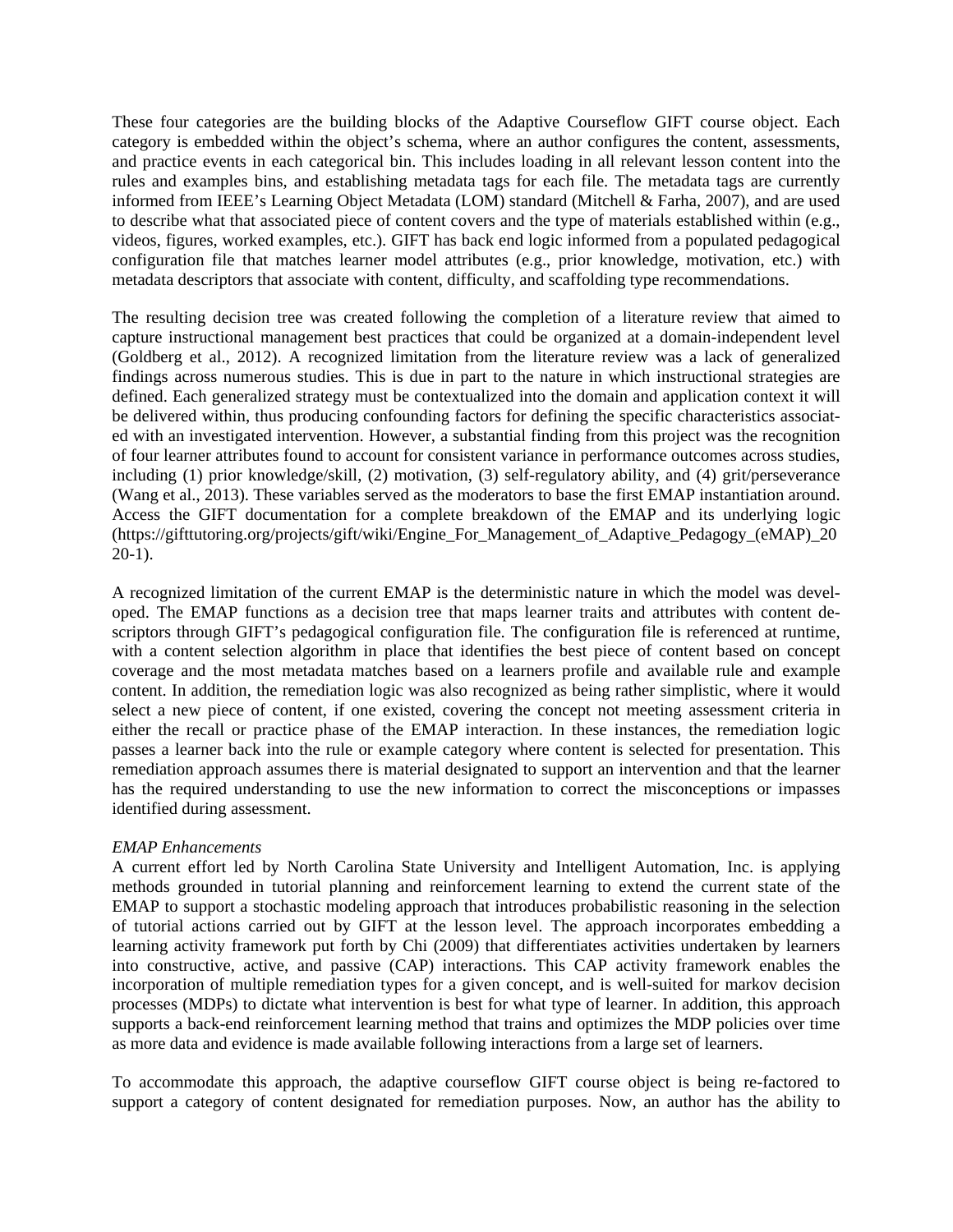establish core rule and example lesson materials (i.e., content all learners will see regardless of learner profiles), with a remedial bin that enables a developer to build CAP-based tutorial interactions for remediation support following assessment events managed by the EMAP. When performance states are available, the EMAP will select remedial materials based on outputs from the MDP policies. To support policy optimization, a GIFT reinforcement learning tool is being developed for the purpose of updating policies as evidence is made available on the utility of their application. The described enhancements are currently under development during the writing of this chapter, with data collections planned for model training and evaluation over the next twelve months.

#### *EMAP and Massive Open Online Courses (MOOCs)*

With the EMAP providing a generalized pedagogical framework to structure personalized content selection and remediation, one area of interest is how GIFT fits within the context of MOOCs. A current effort in collaboration with the University of Pennsylvania and Carnegie Mellon University is looking at the utility of GIFT in providing a standardized framework for personalizing MOOC interactions. For the effort, GIFT is being integrated with the MOOC platform edX (https://www.edx.org/). By making GIFT compliant with the Learning Tools Interoperability (LTI; Severance, Hanss & Hardin, 2010) standard, developers in edX can reference GIFT configured lessons within the courseflow of their MOOC. In this instance, a MOOC can handover control to GIFT for a designated lesson where the EMAP can be applied to personalize the experience an individual receives based on the content and assessment made available by the lesson creator. Following completion of that lesson, GIFT can communicate results and behavior data back to edX for performance tracking and accreditation purposes. These described features are currently being developed, with experimentation planned to determine if personalization practices improve MOOC usage and overall learning outcomes.

#### **Instructional Management at the Interaction Level**

At next level of GIFT pedagogy, instructional management has to do with monitoring real-time interaction and managing specific events through coaching and scenario adaptation practices. A major function of GIFT is its ability to capture real-time interaction data from external training environments through an interop configuration. These environments are used to support experiential practice type opportunities for learners, and range from PowerPoint slide presentations to interactive first-person shooter type game environments. With an established gateway module, GIFT can capture data produced from any external system and route specified information into the domain module for assessment purposes (Sottilare, Goldberg, Brawner & Holden, 2012). In the domain module, a domain knowledge file (DKF) is configured for the purpose of contextualizing raw system data around a set of concepts represented in a task ontology. The ontology organizes a scenario into a set of tasks a learner will be asked to perform, a set of concepts for each task a learner will be measured against, and a set of conditions defined to inform the performance measurement of those concepts. In this instance, raw data is used for the purpose of informing measures to gauge performance and infer competency.

From an instructional management perspective, there are currently four supported pedagogical requests communicated from the pedagogical module to the domain module when interacting with an external training application. These include, (1) request-instructional-intervention (e.g., provide guidance through the form of a hint or prompt; see Figure 3 for an example of a coaching hint communicated by GIFT), (2) request performance assessment (e.g., ask a question of the learner to update learner state), (3) request scenario adaptation (e.g., modify the scenario or problem to adjust difficulty), and (4) do nothing. These message types are currently informed by observable performance state transitions across the concepts being tracked in a DKF (e.g., performance on concept 2a transitioned from at-expectation to belowexpectation). These transitions are reported out to the learner module, where the learner state is defined,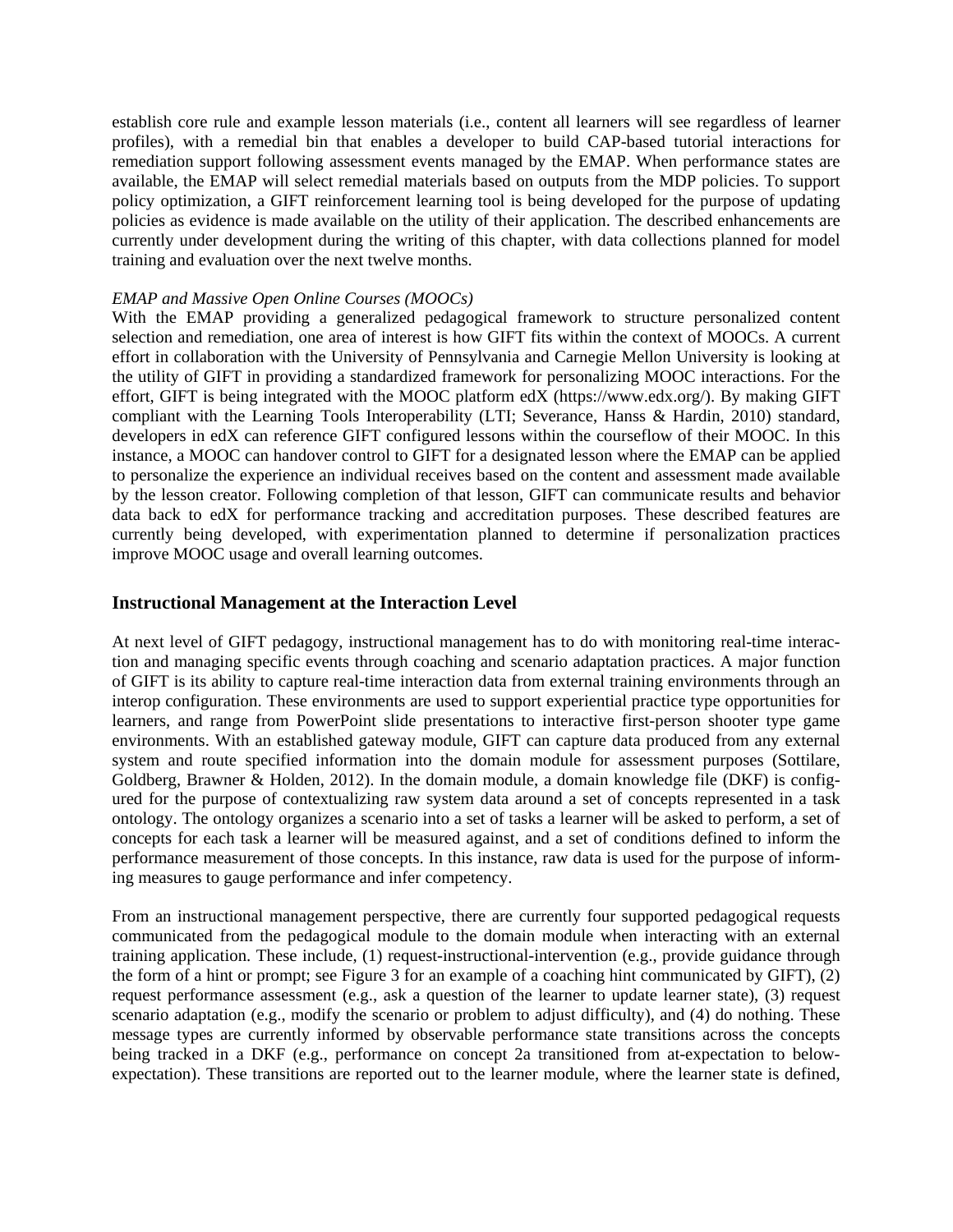including performance and all other relevant attributes in the learner model. The learner state is then passed to the pedagogical module for determining intervention type at the individual level.



**Figure 3. GIFT providing a real-time hint on 'Rules of Engagement' concept in a Virtual Battle Space scenario**

In its current state, a GIFT developer configures the strategy types to be enacted when a specific concept transition is observed. The developer is then responsible for translating that strategy request into a specific tactic to be executed at run-time (i.e., define the exact hint to be presented when a request-instructionalintervention request is received for any given concept in the DKF). While the tools and methods in GIFT for interaction level pedagogy support real-time interventions when performance conditions are met, there is much work left to be done in determining how best to intervene and adapt based on individual differences and learner profile information.

#### *DKF Enhancements to Support CAP Tutorial Planning*

A recognized limitation in the current run-time instructional support of GIFT for individuals interacting with an external training application is the lack of logic to drive personalized coaching based on individual differences. At the moment, regardless of information associated with an individual's learner model, GIFT is set up to provide the same real-time tutorial actions based on observed transitions defined in the DKF. In lieu of this technical short-fall, current work is investigating the application of the aforementioned CAP instructional activity model to fit within the context of DKF pedagogical practice. This will enable GIFT to provide passive feedback information during a training event when appropriate, while also enabling GIFT to intervene with targeted activity exercises that are aimed at coaching a specific concept or skill when assessment logic (i.e., tutorial planning MDPs) deems it appropriate. The policies are designed to optimize overtime through a reinforcement learning method applied to the back-end as data is made available across practice scenarios. This also supports a reuse philosophy of intervention materials, where CAP associated activities can be triggered at both the lesson and interaction level, reducing the requirement to author interventions across both instances.

#### *Metacognitive Training*

Another area of instructional management the GIFT system aims to support is using pedagogical practices to aid learners in developing metacognitive skills that associate with self-regulated learning, critical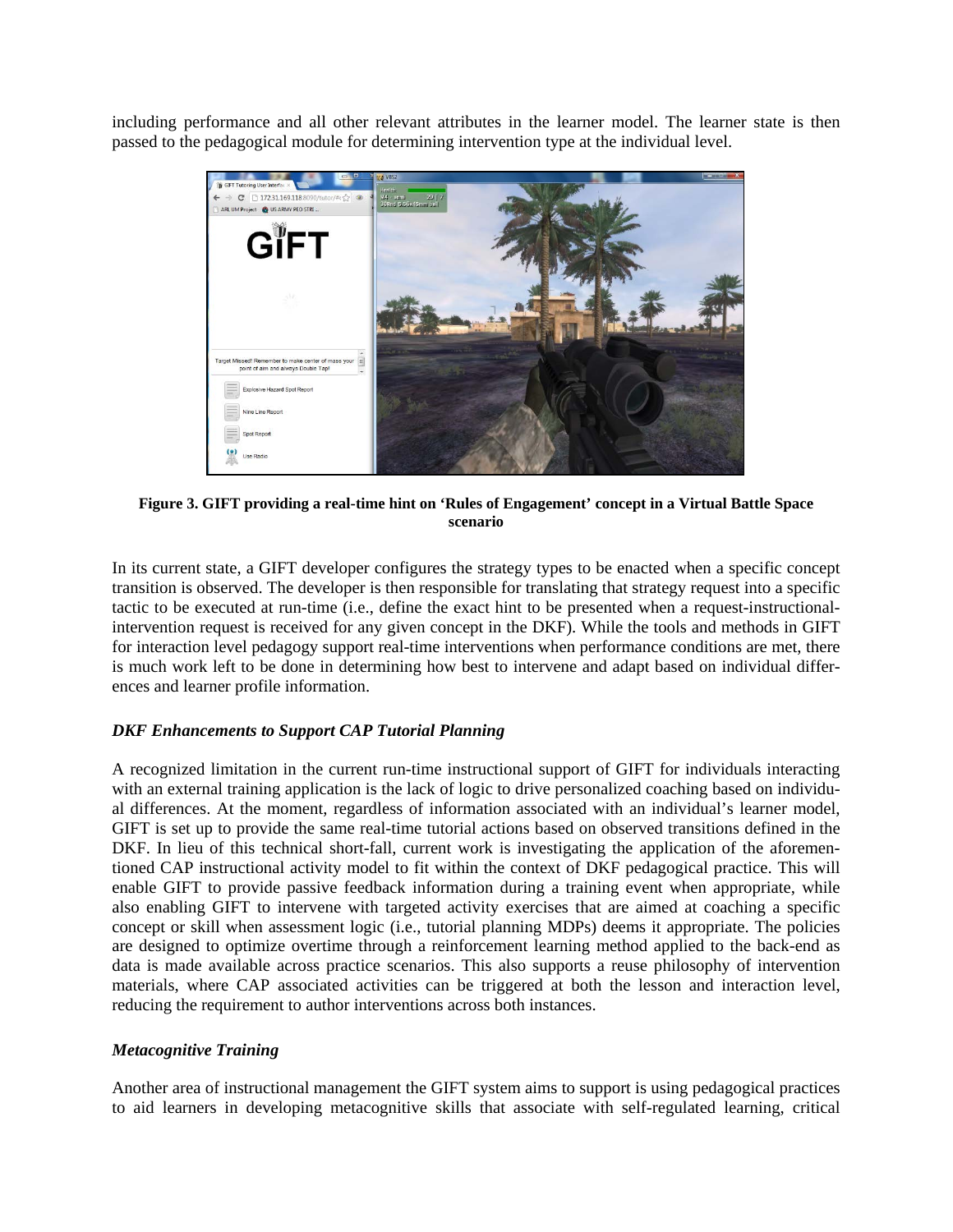thinking, and on-the-spot problem solving (Biswas, Segedy & Kinnebrew, 2014). For this reason, a current effort in collaboration with Vanderbilt University is investigating how to use GIFT to model selfregulated learning behaviors and metacognitive skills for the purpose of driving interventions aimed at improving how individuals go about solving a problem, rather than focusing on the problem solution itself. While the main component of this research is focused on the learner modeling aspect to start, the overarching theme of the project is driven by eventual instructional support currently not provided in GIFT. The resulting effort is restructuring the hierarchical schematics of the DKF to support a layered inference procedure (see Rajendran et al.'s technical discussion on the learner modeling work further down in the proceedings). With a learner modeling approach in place, GIFT can infer an individual's understanding of metacognition and self-regulated learning for the purpose of driving focused interventions that guide users in the application a identified behaviors congruent with effective problem-solving applications.

#### *Psychomotor Skill Development and Coaching*

Another exciting area of instructional management research is seen in examining GIFT's utility to train psychomotor skill domains. This is a complicated application of ITS as it breaks away from common cognitive problem spaces these systems are traditionally developed within. As such, there is still much research to be done on the modeling and pedagogy components of training a psychomotor task in the absence of human instructors. From an instructional management perspective, work is being performed to account for psychomotor training at both the lesson and interaction level (see Brown, Bell & Goldberg paper in the proceedings for a full breakdown of conceptualized approach being implemented). At the lesson level, this involves creating course objects based on the abstraction of the EMAP that takes into account instructional theory models grounded in psychomotor application. This breaks away from the EMAP's dependency on the CDT, where these objects can now associate with any number of instructional models that a developer wants to base their interactions within. At the interaction level, research is required to determine how best to manage feedback and remediation practices. This involves creating data capture techniques that provide inputs used for modeling physical behaviors, and building representations of those behaviors that are used to guide assessment practices that ultimately inform pedagogical decisions.

#### **Instructional Management and After Action Review**

While much of the current instructional management functions in GIFT focus on real-time interactions at varying levels of granularity, new tools and methods are being developed to support personalized afteraction review (AAR) materials. For complex skill domains, AARs serve as critical functions in the training process. In these instances, learners have the opportunity to reflect on problems and scenarios undertaken for the purpose of critiquing their own interaction and understanding the implications of their actions on reaching scenario and specific task objectives. A current effort (see Carlin, Brawner, Nucci, Kramer & Oster in the proceedings for details on AAR approaches being investigated in GIFT) is examining how to apply modeling methods to create individualized AAR interactions based on what is observed across a GIFT managed lesson. The goal is to develop technologies that automatically identify critical errors and misconceptions by the learner(s) and automatically select an optimal instructional path and associated instructional content to construct an AAR. The project is applying MDP inference procedures for identifying concepts to personalize an AAR around, along with the organization of content and activities that target the goals of the AAR interaction. These goals include reinforcing learning objectives, addressing impasses, and contextualizing the lesson and training with real world application through mental reflection exercises.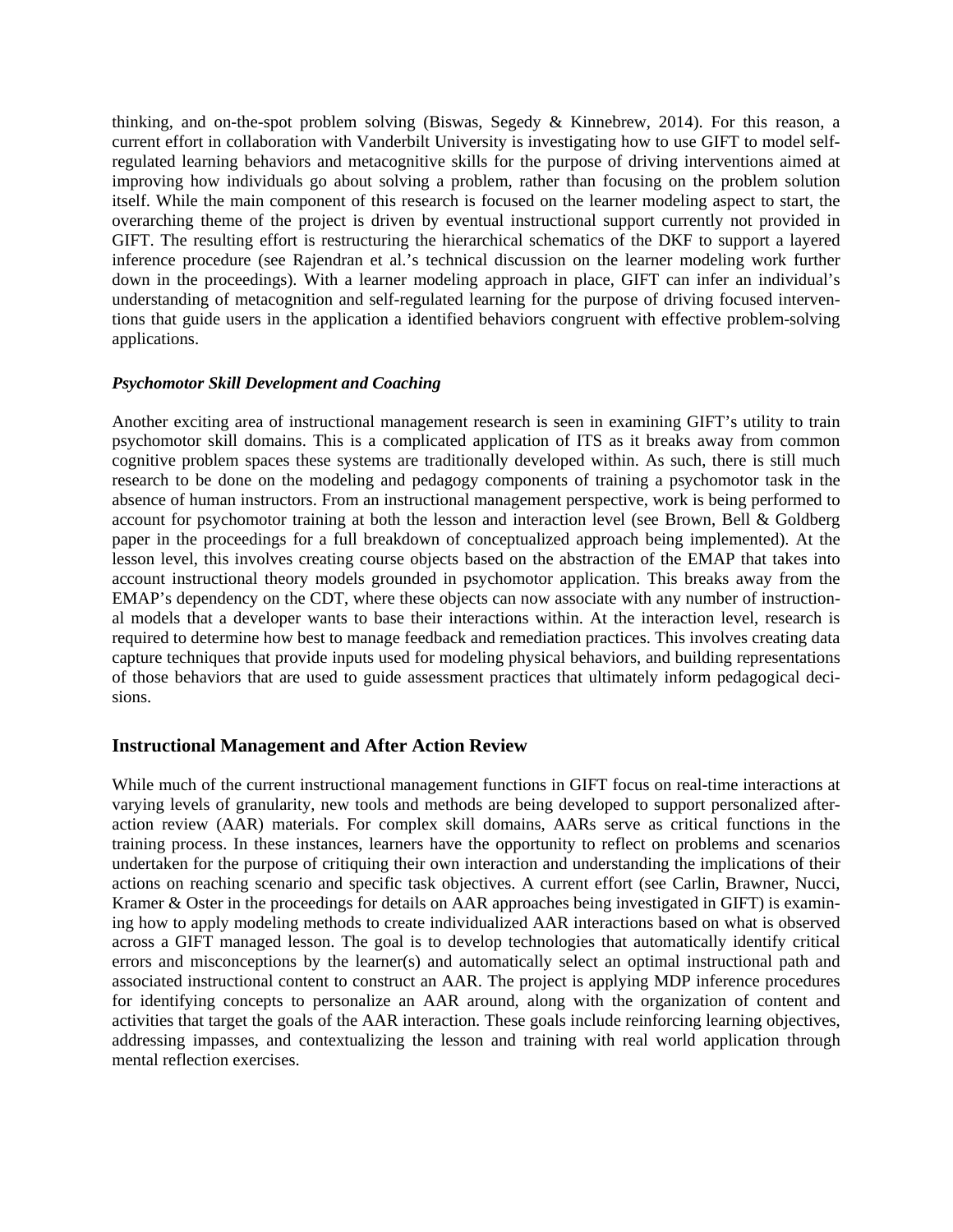## **CONCLUSIONS**

In this paper, we presented a snapshot of current instructional management capabilities within GIFT, along with ongoing efforts aimed at enhancing applied methods. GIFT is a moving target in terms of development, so it is important to document the methods applied within GIFT and the research that went into its implementation. The pedagogical infrastructure in GIFT is maintained at the lesson level, the interaction level, and the after action level where varying modeling techniques are applied to determine the instructional adaptation/intervention to enact. There is still much work to be done before GIFT's pedagogical practices are easily implemented in an operational context. In addition, GIFT must be able to adapt pedagogical practice as future training instances and applications are developed and transitioned to the Warfighter.

#### **Future Directions**

Current trends in ITS research as it relates to the GIFT project is focusing on two fronts: (1) using adaptive training and education practices to support team development and cohesion and (2) using adaptive training and education practices within mobile applications to support ease of access and on-thespot training support. These themes will be addressed in the coming years as team-based and mobilebased ITS applications mature. Both themes are being addressed in current projects, but the instructional management components associated with their instantiations have yet to be examined. As the future of training and education evolves, GIFT is set up to instructionally support all facets of learning and skill development.

## **REFERENCES**

- Bandura, A. (1986). *Social Foundations of Thought and Action: A Social Cognitive Theory*. Englewood Cliffs, N.J.: Prentice Hall.
- Biswas, G., Segedy, J. R., & Kinnebrew, J. S. (2014). A Combined Theory-and Data-Driven Approach for Interpreting Learners' Metacognitive Behaviors in Open-Ended Tutoring Environments. In R. Sottilare, A. Graesser, X. Hu & B. Goldberg (Eds.), *Design Recommendations for Intelligent Tutoring Systems (Volume 2: Instructional Management)*.
- Chi, M. T. (2009). Active‐constructive‐interactive: A conceptual framework for differentiating learning activities. *Topics in Cognitive Science*, 1(1), 73-105.
- Goldberg, B., Brawner, K. W., Sottilare, R., Tarr, R., Billings, D. R., & Malone, N. (2012). Use of Evidence-based Strategies to Enhance the Extensibility of Adaptive Tutoring Technologies. Paper presented at the Interservice/Industry Training, Simulation, and Education Conference (I/ITSEC) 2012, Orlando, FL.
- Goldberg, B., Hoffman, M., & Tarr, R. (2015). Authoring Instructional Management Logic in GIFT Using the Engine for Management of Adaptive Pedagogy (EMAP). In R. Sottilare, A. Graesser, X. Hu & K. Brawner (Eds.), *Design Recommendations for Intelligent Tutoring Systems: Authoring Tools (Volume 3)*: U.S. Army Research Laboratory.
- Goldberg, B., Sinatra, A., Sottilare, R., Moss, J., & Graesser, A. (2015). Instructional Management for Adaptive Training and Education in Support of the US Army Learning Model-Research Outline: DTIC Document.
- Goldberg, B., Sottilare, R., Moss, J., & Sinatra, A. (2015). *Dimensions of Instructional Management Research in Support of the Generalized Intelligent Framework for Tutoring (GIFT)*. Paper presented at the Defense and Homeland Security Simulation (DHSS) Workshop, Bergeggi, Italy.
- Mitchell, J. L. & Farha, N. (2007). Learning Object Metadata: Use and Discovery. In K. Harman & A. Koohang (Eds.), Learning Objects: Standards, Metadata, Repositories, and LCMS (pp. 1-40). Santa Rosa, CA: Informing Science Press.